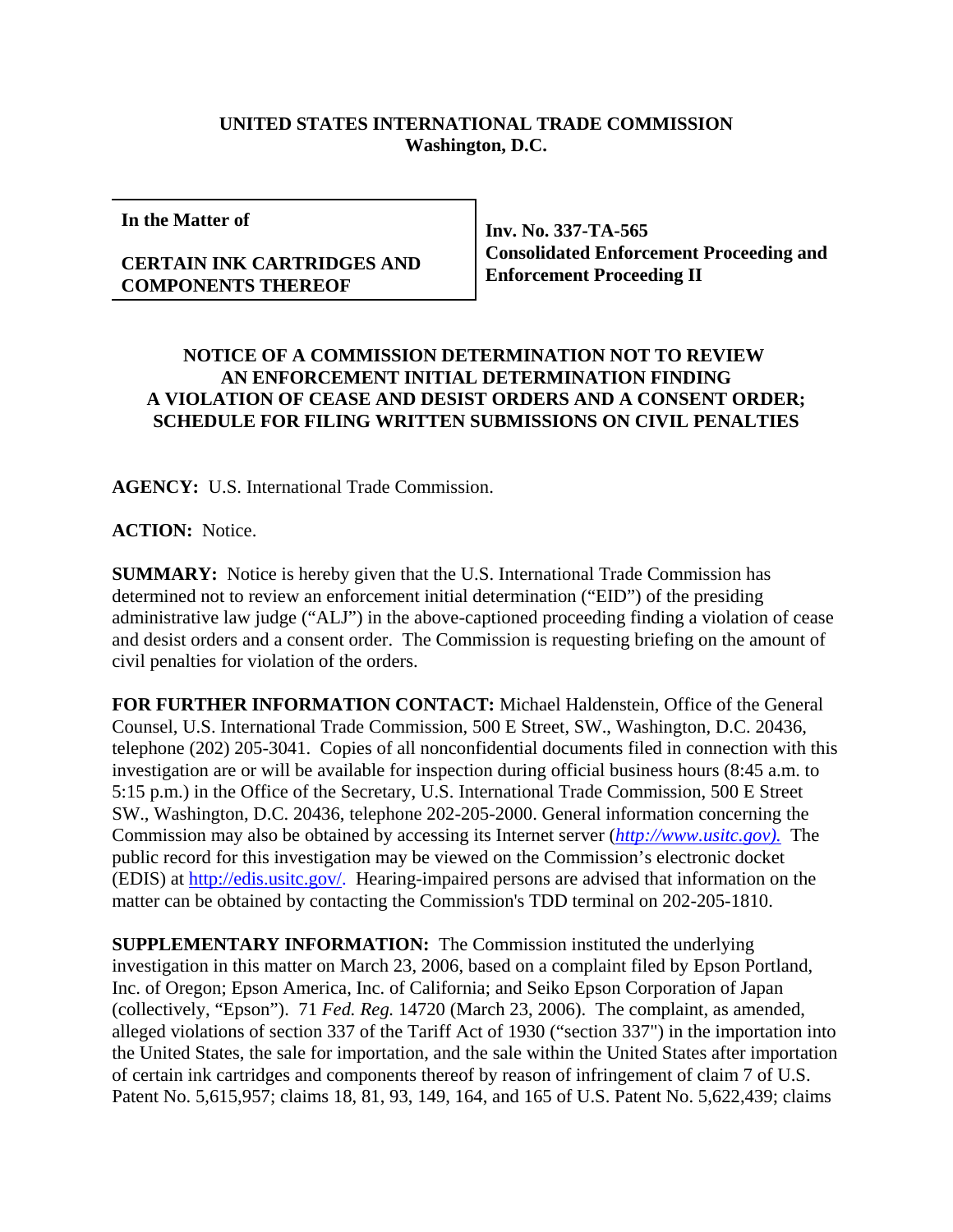83 and 84 of U.S. Patent No. 5,158,377; claims 19 and 20 of U.S. Patent No. 5,221,148; claims 29, 31, 34, and 38 of U.S. Patent No. 5,156,472; claim 1 of U.S. Patent No. 5,488,401; claims 1- 3 and 9 of U.S. Patent No. 6,502,917; claims 1, 31, and 34 of U.S. Patent No. 6,550,902; claims 1, 10, and 14 of U.S. Patent No. 6,955,422; claim 1 of U.S. Patent No. 7,008,053; and claims 21, 45, 53, and 54 of U. S. Patent No. 7,011,397. The complaint further alleged that an industry in the United States exists as required by subsection (a)(2) of section 337. The complainants requested that the Commission issue a general exclusion order and cease and desist orders. The Commission named as respondents 24 companies located in China, Germany, Hong Kong, Korea, and the United States. Several respondents were terminated from the investigation on the basis of settlement agreements or consent orders or were found in default.

On October 19, 2007, after review of the ALJ's final ID, the Commission made its final determination in the investigation, finding a violation of section 337. The Commission issued a general exclusion order, a limited exclusion order, and cease and desist orders directed to several domestic respondents. The Commission also determined that the public interest factors enumerated in 19 U.S.C. § 1337(d), (f), and (g) did not preclude issuance of the aforementioned remedial orders, and that the bond during the Presidential period of review would be \$13.60 per cartridge for covered ink cartridges. Certain respondents appealed the Commission's final determination to the United States Court of Appeals for the Federal Circuit ("Federal Circuit"). On January 13, 2009, the Federal Circuit affirmed the Commission's final determination without opinion pursuant to Fed. Cir. R. 36. *Ninestar Technology Co. et al. v. International Trade Commission*, Appeal No. 2008-1201.

On February 8, 2008, Epson filed two complaints for enforcement of the Commission's orders pursuant to Commission rule 210.75. Epson proposed that the Commission name five respondents as enforcement respondents. On May 1, 2008, the Commission determined that the criteria for institution of enforcement proceedings were satisfied and instituted consolidated enforcement proceedings, naming the five following proposed respondents as enforcement respondents: Ninestar Technology Co., Ltd.; Ninestar Technology Company, Ltd.; Town Sky Inc. (collectively, the "Ninestar Respondents"), as well as Mipo America Ltd. ("Mipo America") and Mipo International, Ltd (collectively, the "Mipo Respondents"). On March 18, 2008, Epson filed a third enforcement complaint against two proposed respondents: Ribbon Tree USA, Inc. (dba Cana-Pacific Ribbons) and Apex Distributing Inc.(collectively, the "Apex Respondents"). On June 23, 2008, the Commission determined that the criteria for institution of enforcement proceedings were satisfied and instituted another formal enforcement proceeding and named the two proposed respondents as the enforcement respondents. On September 18, 2008, the ALJ issued Order No. 37, consolidating the two proceedings.

On April 17, 2009, the ALJ issued his Enforcement Initial Determination (EID) in which he determined that there have been violations of the Commission's cease and desist orders and a consent order and recommended that the Commission impose civil penalties for such violations.

On April 29, 2009, the Ninestar Respondents filed a petition for review of the EID. On May 7, 2009, Epson and the Commission investigative attorney filed responses to the petition for